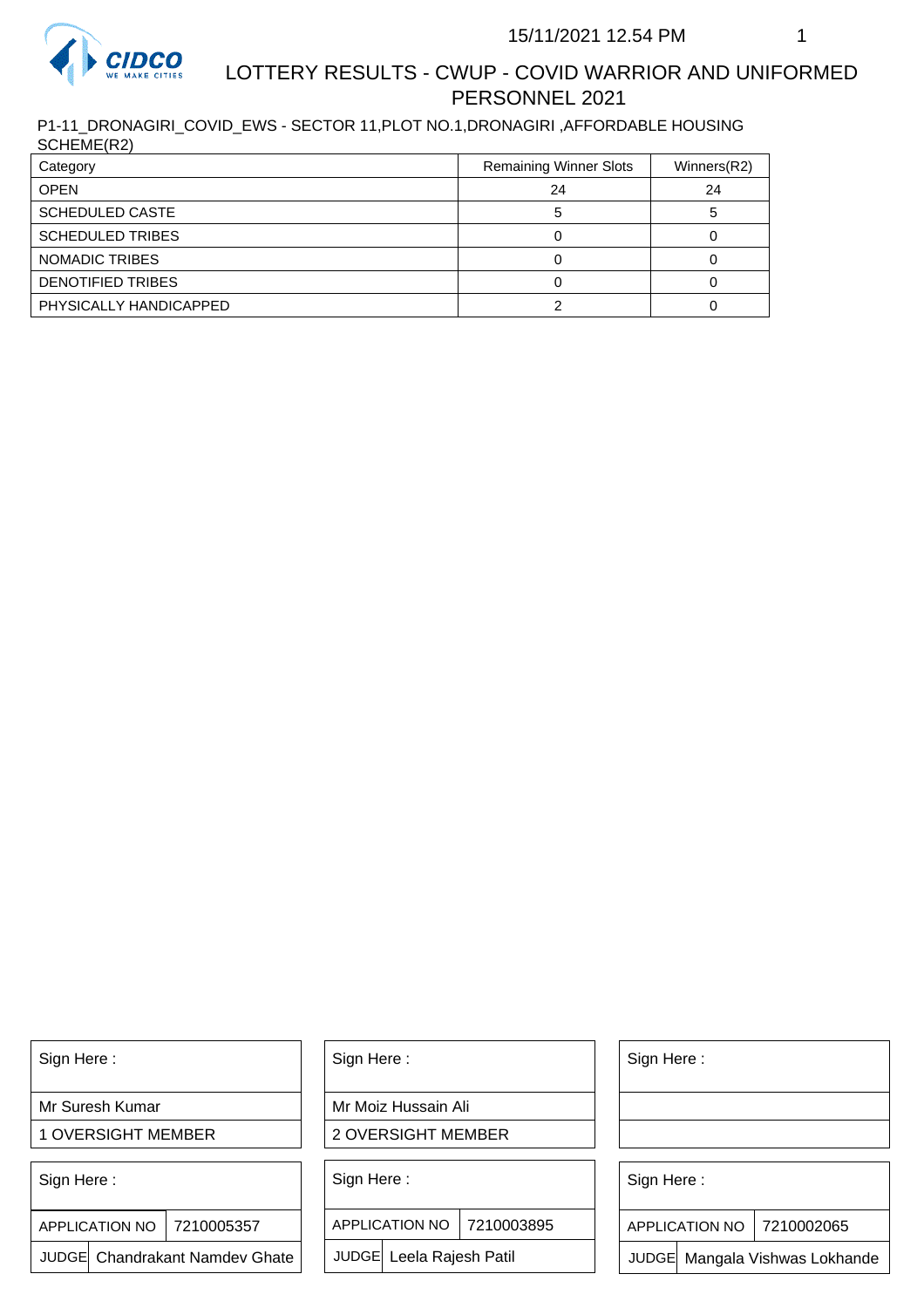

Winner List

 LOTTERY RESULTS - CWUP - COVID WARRIOR AND UNIFORMED PERSONNEL 2021

Scheme: P1-11\_DRONAGIRI\_COVID\_EWS - SECTOR 11,PLOT NO.1,DRONAGIRI ,AFFORDABLE HOUSING SCHEME

Category - OPEN - OPEN

| <b>Priority No</b> | Application<br>Number | <b>Applicant Name</b>                 | Flat*<br>Bd, Wg, Fl, Ft (Rnd) |
|--------------------|-----------------------|---------------------------------------|-------------------------------|
| 1                  | 7210007347            | Mr<br>Sachin<br>Sudhakar<br>Chavan    | $E02, -, 4, 2(R2)$            |
| 2                  | 7210001236            | Mrs Pushpatai Narayan<br>Desai        | E04, $-$ , 8, 4(R2)           |
| 3                  | 7210003914            | Mrs Sadhana Sitaram<br><b>Dhobale</b> | $E02, -7, 2, 6(R2)$           |
| 4                  | 7210005897            | Mr Satish Prakash Patil               | $E01, -, 4, 4(R2)$            |
| 5                  | 7210003802            | Мs<br>Ketaki<br>Subhash<br>Mashilkar  | $E01, -1, 6(R2)$              |
| 6                  | 7210001036            | Mr Ashok Raya Kadam                   | $E03, -110,$<br>3(R2)         |
| 7                  | 7210003784            | Mr Vikas Ananda Sajagane              | E04, $-$ , $7$ , $2(R2)$      |
| 8                  | 7210008673            | Ms Sarita Suresh Saldar               | $E02, -12,$<br>1(R2)          |
| 9                  | 7210007208            | Ms Chanda Daji Jadhav                 | $E02, -1, 5(R2)$              |
| 10                 | 7210000610            | Mr Moirangthem Jiten<br>Singh         | $E01, -, 8, 4(R2)$            |
| 11                 | 7210002431            | Mr Nitesh Parshuram<br>Jagtap         | E04, -, 0, 3(R2)              |
| 12                 | 7210005432            | Mr Mohit Mahadev Pawar                | E01, -, 10,<br>6(R2)          |
| 13                 | 7210006661            | Mrs Harshita Vaibhav<br>Mhatre        | E04, $-$ , 4, 2(R2)           |
| 14                 | 7210004136            | Mr Varun Vijay Gotawade               | $E03, -, 9, 6(R2)$            |
| 15                 | 7210006590            | Mr Prashant Prakash<br>Mohite         | $E02, -1, 6(R2)$              |
| 16                 | 7210009693            | Mrs Avantika Santosh<br>Pawar         | $E01, -7, 2(R2)$              |
| 17                 | 7210002576            | Mrs Maya Sanjay Dubal                 | E01, -, 10,<br>2(R2)          |
| 18                 | 7210007377            | Mrs Priyanka Parshuram<br>Kadge       | $E04, -3, 3(R2)$              |
| 19                 | 7210003233            | Mrs<br>Shubhang<br>Ghanshyam<br>Desai | E04, -, 1, 1(R2)              |
| 20                 | 7210009005            | Mrs Aesha Pragnesh Dalal              | E04, -, 14,<br>1(R2)          |

\* Bd,Wg,Fl,Ft(Rnd) = Building, Wing, Floor, Flat (Round)

| Priority No | Application<br>Number | <b>Applicant Name</b>    | Flat*<br>Bd, Wg, Fl, Ft (Rnd) |
|-------------|-----------------------|--------------------------|-------------------------------|
| 21          | 7210003313            | Mr Nitin Bhagwan Naykodi | $E01, -13,$<br>2(R2)          |
| 22          | 7210006129            | Ms Sujata Sanjay Umale   | $E03, -, 6, 3(R2)$            |
| 23          | 7210005386            | Mr Atul Rajaram Bhuvad   | $E01, -7, 3(R2)$              |
| 24          | 7210009822            | Mrs Jagdevi Vibhute      | $E01, -11,$<br>3(R2)          |